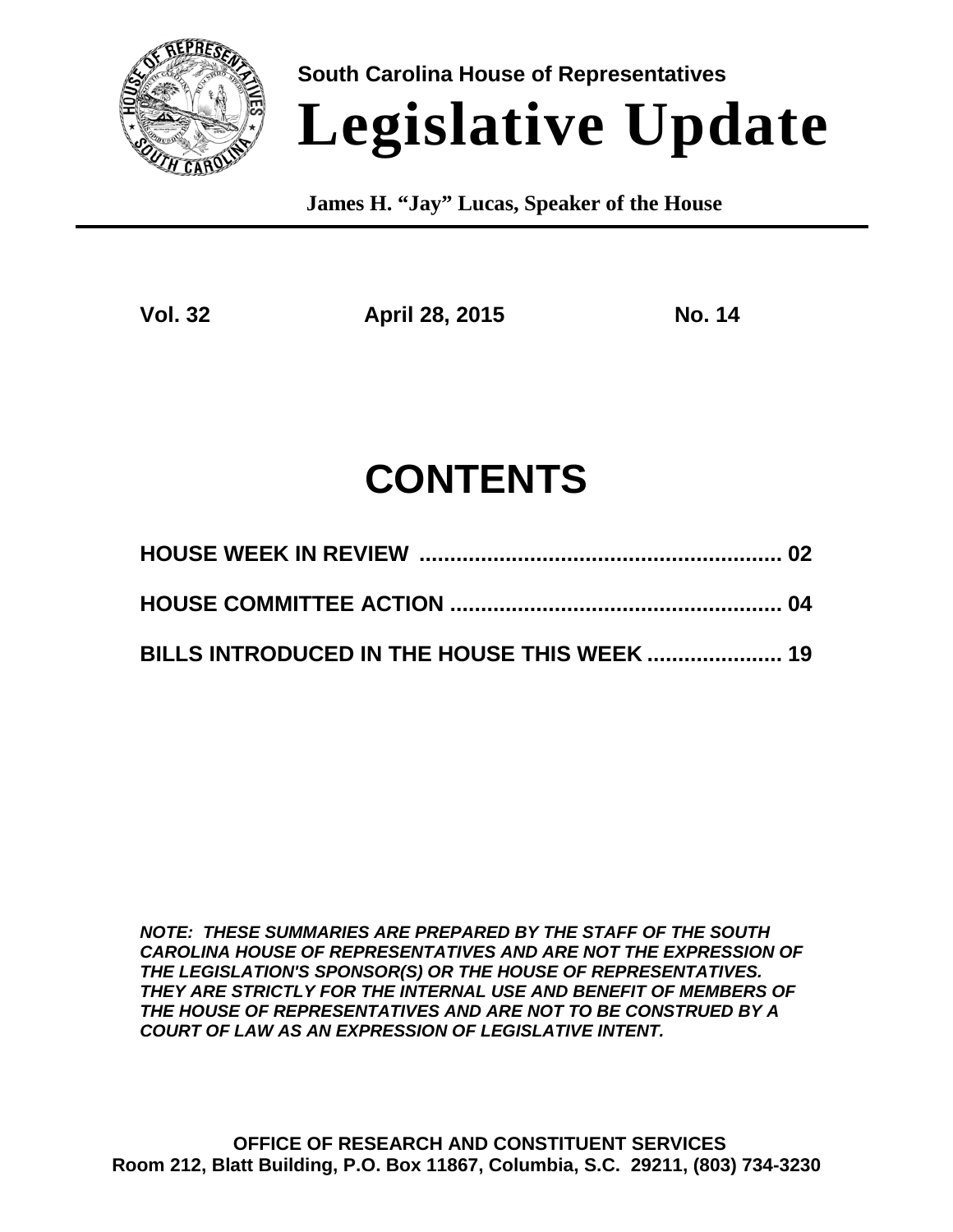## **HOUSE WEEK IN REVIEW**

The House of Representatives amended and gave second reading approval to **H.3025**, a bill providing **AUTHORIZATION TO CARRY A CONCEALED WEAPON WITHOUT A PERMIT.** In making its revisions, the legislation retains most of the current provisions relating to concealed weapons, including: the issuance of concealed weapons permits by the State Law Enforcement Division; the posting of notification that allows a business owner to prohibit concealed weapons on the premises; the homeowner permission required for carrying a concealed weapon into a private residence; and a list of places where concealed weapons are not allowed such as schools, daycare facilities, courthouses, and the meeting places of government bodies. The legislation incorporates within these provisions authority for someone to carry a concealed handgun lawfully in public without having to obtain a concealed weapons permit. These new provisions for carrying a concealed weapon apply only to those individuals who may legally purchase a firearm from a properly licensed and certified firearms dealer. The legislation also provides for South Carolina to honor valid out-of-state permits to carry concealable weapons that are held by residents of other states. With the adoption of these provisions for **HONORING OUT-OF-STATE CONCEALED WEAPONS PERMITS**, the legislation eliminates the current protocol for establishing CWP reciprocity with other states.

The House returned **H.3663** to the Senate with amendments. This joint resolution establishes an **INTERIM GOVERNING AUTHORITY FOR SOUTH CAROLINA STATE UNIVERSITY** in order to address the school's financial crisis and academic accreditation issues and ensure the continuing viability of the institution. The legislation removes the members of S.C. State's Board of Trustees and transfers oversight and control of the institution to a seven-member Interim Board of Trustees composed of the designees of the Governor, Treasurer, Comptroller General, Chairman of the Senate Finance Committee, Chairman of the House Ways and Means Committee, Chairman of the House Ways and Means Higher Education and Technical Colleges Subcommittee, and Chairman of the Senate Finance Higher Education Subcommittee. The Interim Board is solely responsible for the selection, periodic evaluation, and retention or termination of the university's president. The Interim Board serves up to June 30, 2018, or until the General Assembly elects a new, restructured South Carolina State University Board of Trustees whose members are to serve staggered terms in order to maintain consistency and preserve institutional knowledge.

The House amended, approved, and sent the Senate **H.3539**, a bill to provide for the **"JAMES B. EDWARDS CIVICS EDUCATION INITIATIVE"** which requires, as part of the high school curriculum United States Government required credits, that public school students take the United States citizenship civics test that the United States Citizenship and Immigration Services administers to prospective citizens to demonstrate knowledge and understanding of the fundamentals of American history and the principles and form of the United States government. Students are not required to pass this civics test, but those who do receive at least a passing grade may be recognized by the school district. Each public school, including charter schools, must report the percentage of students at or above the designated passing score on the test for inclusion on the school's report card.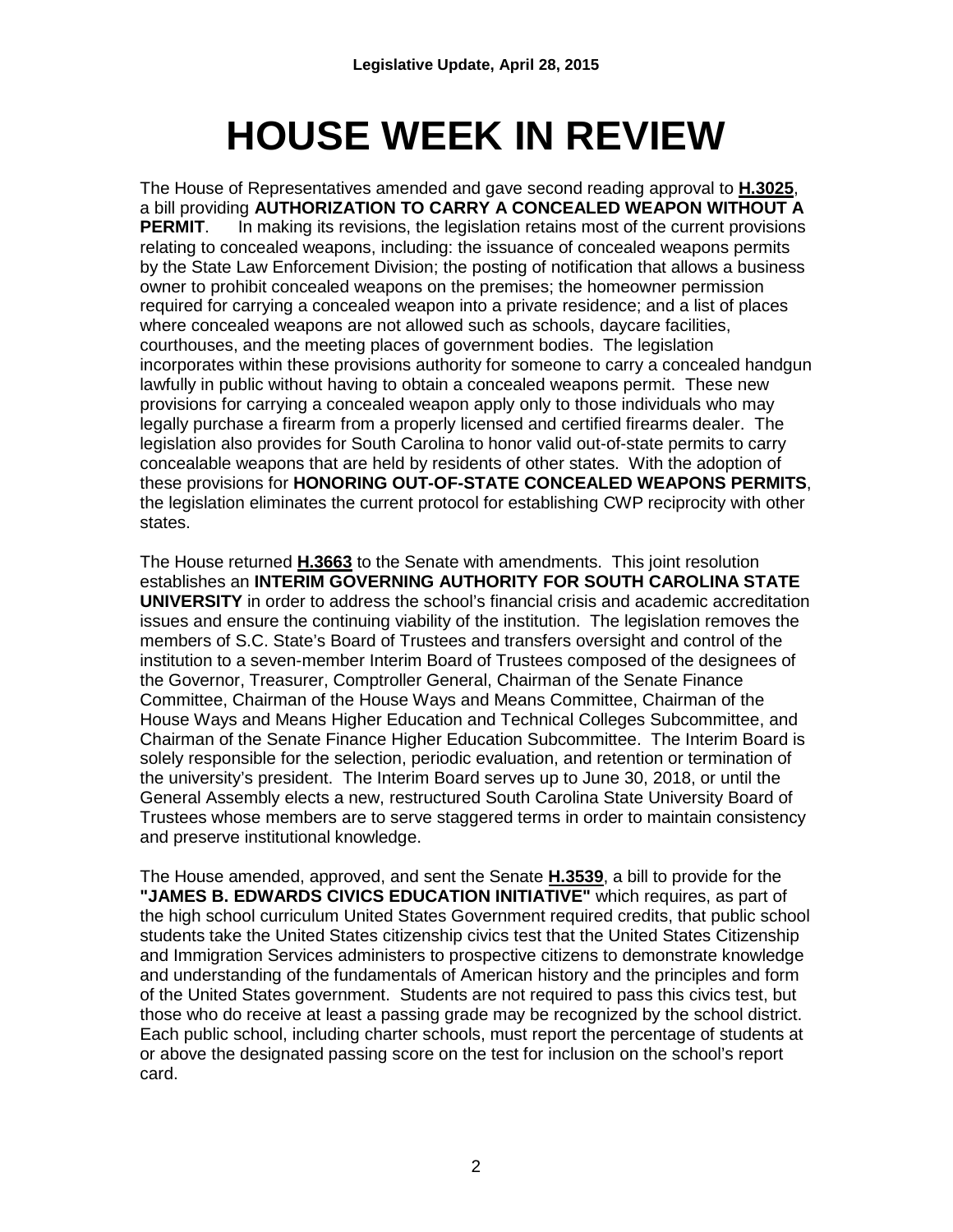The House amended, approved, and sent the Senate **H.3353**, a joint resolution to provide for a **GENERAL EDUCATIONAL DEVELOPMENT (GED) CAMP PILOT PROGRAM**. The legislation provides for the State Department of Education to establish, beginning with the 2015-2016 school year, a two-year pilot program to develop, implement, support, and monitor General Educational Development (GED) Camps that provide a volunteer-based system to assist people who do not have a high school diploma in earning their GED certificates and advancing to such personal goals as higher education, the military, or an occupation.

The House amended, approved, and sent the Senate **H.3534**, a bill **EXPANDING ELIGIBILITY FOR PARTICIPATION IN THE SOUTH CAROLINA HIGHER EDUCATION EXCELLENCE ENHANCEMENT PROGRAM** that is funded with Education Lottery proceeds for the purpose of enhancing the educational opportunities of low-income and educationally disadvantaged students. The legislation expands the criteria for institutions eligible to participate in the South Carolina Higher Education Excellence Enhancement Program

so as to include: an institution that offers at least one nonsectarian program at the baccalaureate level; an institution with a predominately female enrollment; and an institution that receives Title III funding and is accredited by an accrediting organization recognized by the United States Department of Education. Provisions are included for the Commission on Higher Education to conduct an annual review of funds allocated to schools to ensure that they are being used appropriately.

The House amended, approved, and sent the Senate **H.3890**, a bill revising the authority for **FORGIVING SCHOOL DAYS MISSED BECAUSE OF SNOW, EXTREME WEATHER CONDITIONS, OR OTHER DISRUPTIONS**. Under the legislation, a local school district is authorized, through a majority vote of its board of trustees, to waive make-up requirements for up to three days missed because of snow, extreme weather conditions, or other disruptions requiring schools to close. The State Board of Education is authorized to grant waivers for up to an additional three days beyond the three days forgiven by the local school district. Currently, the forgiveness of missed school days requires an approval of some kind from the General Assembly.

The House returned **H.3877**, a joint resolution **AUTHORIZING A SCHOOL DISTRICT TO FORGIVE UP TO THREE DAYS MISSED DURING THE 2014-2015 SCHOOL YEAR DUE TO INCLEMENT WEATHER**, to the Senate with amendments. A district may not, however, grant these waivers of make-up requirements until it has exhausted all statutorily required make-up days remaining on the 2014-2015 school calendar.

The House amended and gave second reading approval to **H.3343**, a bill addressing **METHODS OF EUTHANASIA IN ANIMAL SHELTERS**. The legislation disallows the use of lethal gas for euthanasia in animal shelters and makes provisions for the use of sodium pentobarbital and other substances that are recognized by the American Veterinary Medical Association as being clinically proven to be as humane.

The House approved **S.237** and enrolled the legislation for ratification. The joint resolution provides for a continuation of the **"STUDY COMMITTEE ON EXPUNGEMENT OF CRIMINAL OFFENSES"** until December 31, 2015.

The House approved **S.376**, relating to a **COUNTY AVIATION COMMISSION OR AUTHORITY**, and enrolled the bill for ratification. The legislation makes clarifications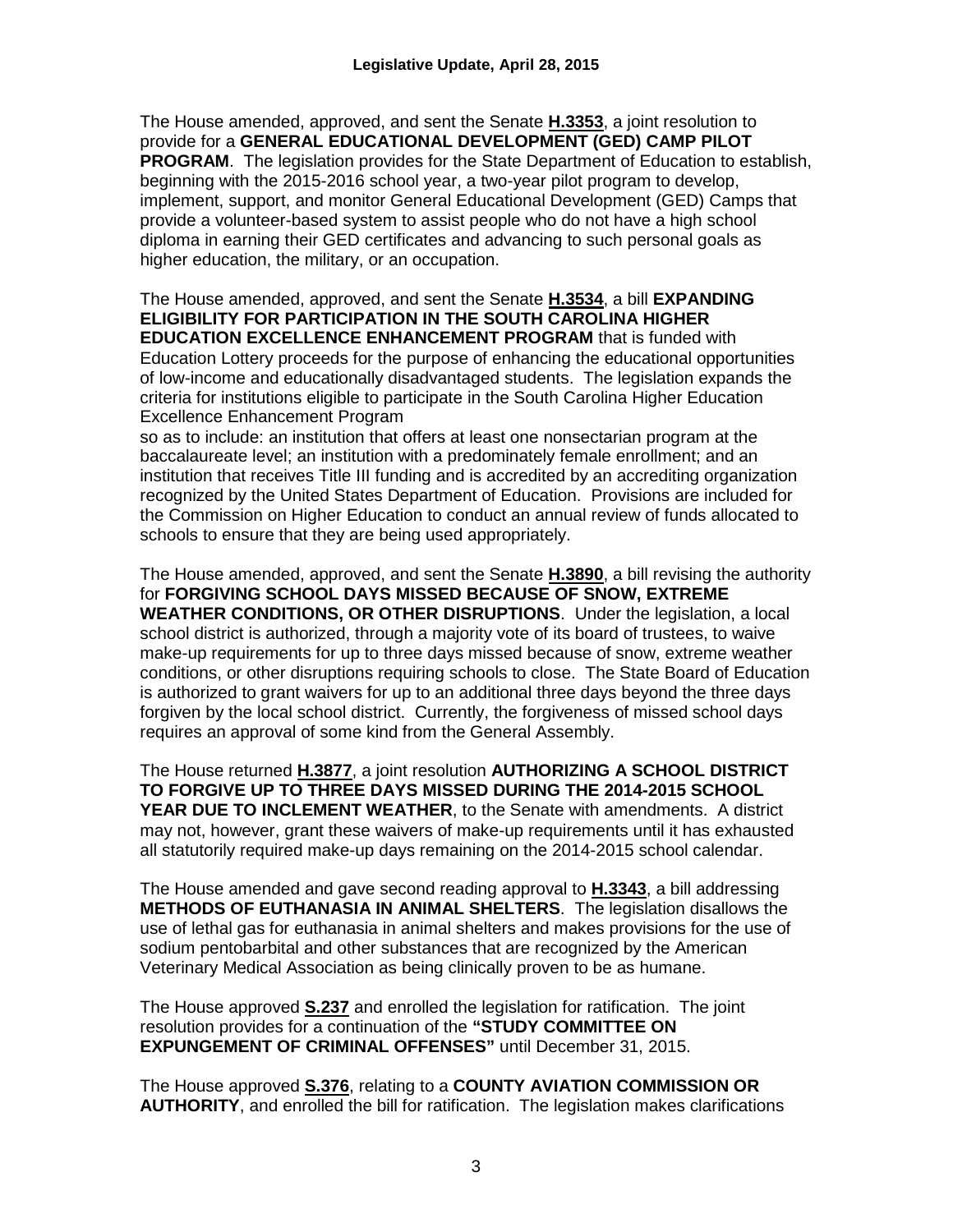regarding voting and non-voting members and provides for changes and appointments of membership on a single county aviation commission or authority.

The House amended, approved, and sent the Senate **H.3304**, a bill creating the **LANDRUM FIRE AND RESCUE DISTRICT** in Greenville and Spartanburg Counties as a multi-county special purpose district.

## **HOUSE COMMITTEE ACTION**

### **AGRICULTURE, NATURAL RESOURCES AND ENVIRONMENTAL AFFAIRS**

The Agriculture, Natural Resources and Environmental Affairs Committee met on Wednesday, April 22, 2015, and reported out four bills.

**H.3880**, a bill increasing the membership from nine to ten on the **MIGRATORY WATERFOWL COMMITTEE**, was given a favorable recommendation by the full committee. The legislation outlines that the designee shall be from Delta Waterfowl of South Carolina who is not a paid employee.

The committee gave a favorable with amendment recommendation to **H.3343**, legislation revising the methods of how **EUTHANASIA OF SHELTERED ANIMALS** are performed. The legislation bans the use of gas chambers and requires the use of sodium pentobarbital or a derivative of it by intravenous injection by hypodermic needle of a lethal solution or intraperitoneal injection by hypodermic needle of lethal solution as a last resort only. The legislation also adds that in cases of extraordinary circumstance where a dog or cat poses an extreme risk or danger to the veterinarian, physician, or lay person performing euthanasia, the person is allowed the use of any other substance or procedure that is necessary to perform euthanasia on a dangerous dog or cat.

The committee gave a favorable with amendment recommendation to **H.3917**, legislation prohibiting the tattooing of **COMPANION ANIMALS.** The bill outlines that a person shall not pierce or tattoo a companion animal unless the piercing or tattooing provides for the identification of the companion animal or the piercing or tattooing provides a medical benefit to the companion animal. "Companion animal" means any animal that is kept inside a residential dwelling and any dog or cat regardless of where it is kept. The definition does not include livestock, fowl, or any wild animal.

#### **H.3910**, a bill relating to **TIDELANDS AND WETLANDS MINOR CONSTRUCTION**

**ACTIVITIES**, was given a favorable with amendment recommendation by the committee. The bill provides for a three-year statute of limitations on enforcement violations on minor development activities. The legislation also provides exceptions when the alleged violator knowingly or intentionally withheld information regarding the alleged violation. This legislation applies to all enforcement actions pending as of January 1, 2015 and all future enforcement actions.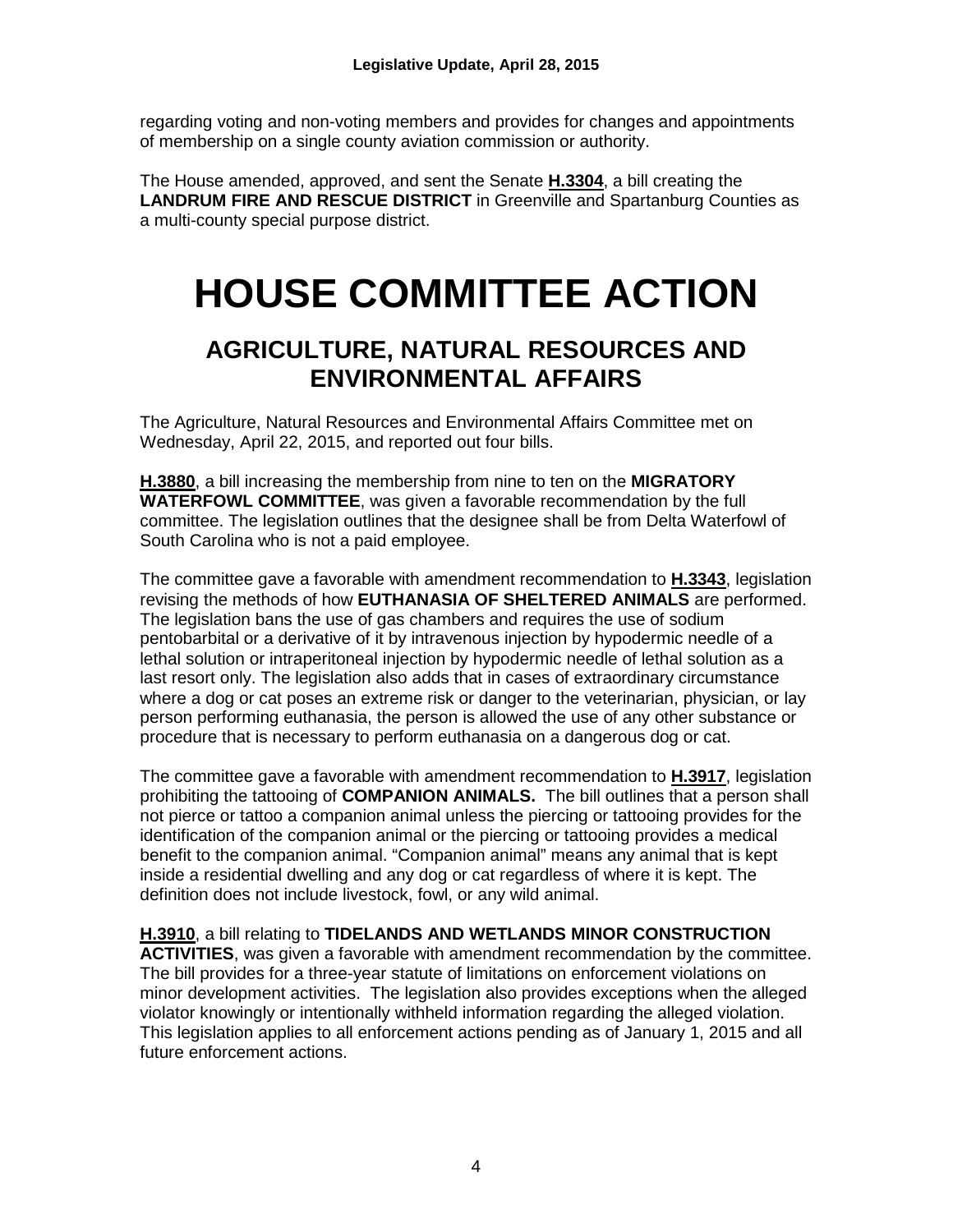## **EDUCATION AND PUBLIC WORKS**

The House Education and Public Works Committee met April 22, 2015 and passed out eleven bills.

#### **H.3151**, **STUDY OF THE UNITED STATES CONSTITUTION AND FOUNDING**

**DOCUMENTS**, as amended. This bill relates to the study in public high schools and publicly-supported colleges and universities of the United States Constitution and other texts reflecting the history of the United States. All public high schools and all public institutions of higher learning shall give instruction in the essentials of the United States Constitution, the Declaration of Independence, and the Federalist Papers, including the study of American institutions and ideals, and no student in any such school or public institution of higher learning may receive a certificate of graduation without previously passing a satisfactory examination upon the provisions and principles of the United States Constitution, the Declaration of Independence, and the Federalist Papers. A listing of recommended instructional materials may be identified by the Commission on Higher Education working in conjunction with the colleges and universities. The instruction shall be for at least one year of high school and at least once during the matriculation of undergraduate students in public institutions of higher learning as part of their degree requirement. The bill removes the loyalty provision.

**S.391, IN-STATE TUITION RATES FOR MILITARY PERSONNEL**. This bill allows that active duty military personnel may be charged less than the undergraduate tuition rate for South Carolina residents for courses that are presented on a distance basis, regardless of residency. Also a covered individual enrolled in a public institution of higher education and receiving educational assistance are entitled to pay in-state tuition and fees without regard to the length of time the covered individual has resided in this State. Such a covered individual is defined as a veteran who served ninety days or longer on active duty in the Uniformed Service of the United States, their respective Reserve forces, and the National Guard and who enrolls within three years of discharge; or a person who is entitled to and receiving certain federal assistance by virtue of the person's relationship to the veteran. A covered individual must live in this State while enrolled at the in-state institution.

**H.3560**, **TEACHER DISMISSAL**, as amended. A teacher, receiving a notice that they will not be reemployed for the ensuing year, shall have the same notice and opportunity for a hearing provided for a teacher dismissed for cause during the school year. This bill provides that a superintendent must give written notice specifying the cause of dismissal and the teacher is given an opportunity for an evidentiary hearing. Alternative resolutions may be discussed before the notice is issues (parties to the meeting must have the option of having a representative present). A board hearing must be made available to the teacher. The board may designate a hearing officer (who must be an attorney with mediator or arbitrator certifications) to conduct a dismissal hearing and issue a report with recommendations: if the designee holds the evidentiary hearing, he shall issue a written report and recommendation containing findings of facts and conclusions of law to the board, superintendent, and teacher within fifteen days after the hearing concludes. The bill provides related requirements of a hearing officer, provides a hearing must be private unless the teacher requests in writing that the hearing be public and specifies use of a court reporter to record the proceedings, and to provide an appeals process. The teacher may be present with counsel at the hearing, and may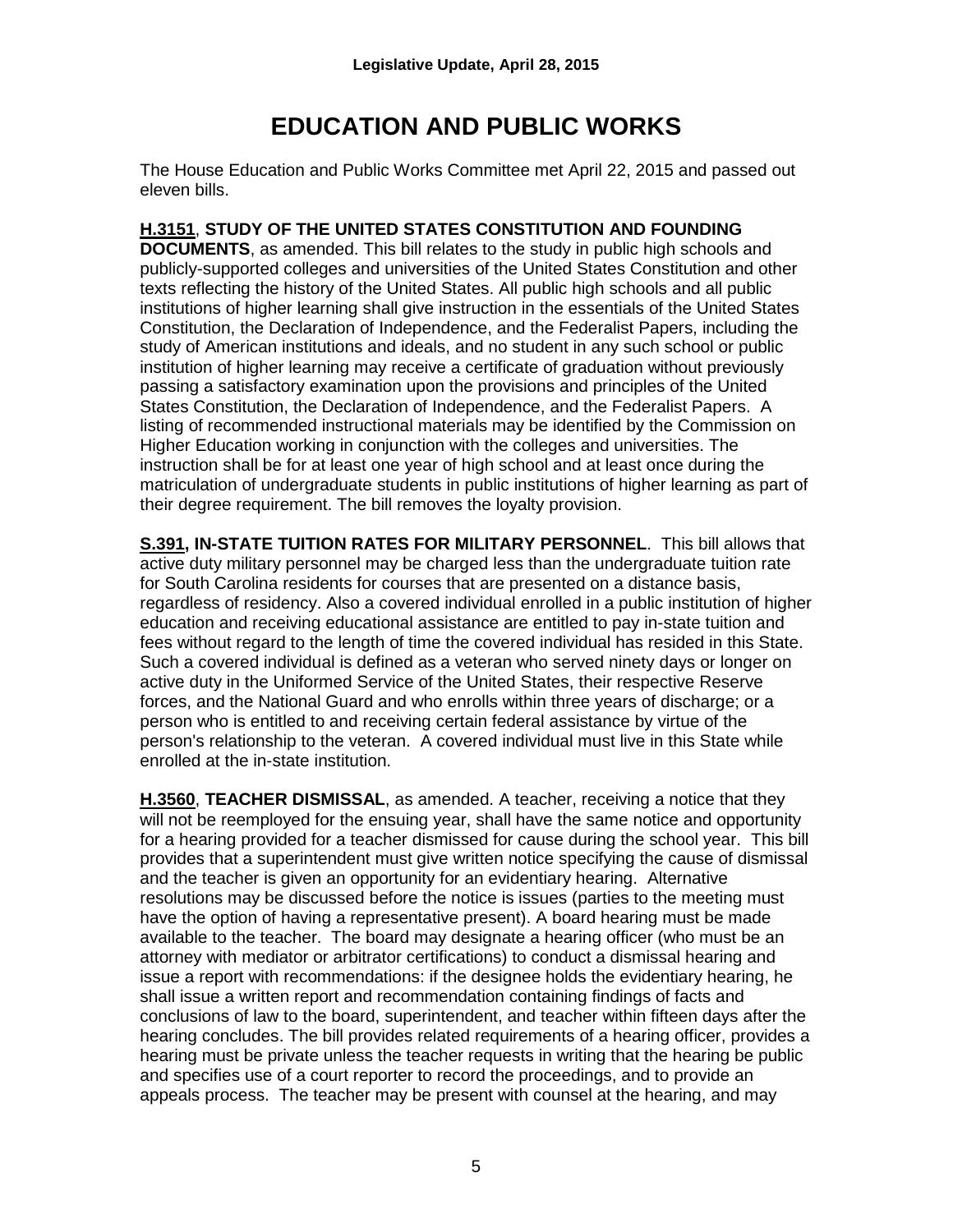cross-examine witnesses may offer evidence and witnesses, and present defenses to the charges. Hearsay otherwise inadmissible under the South Carolina Rules of Evidence only may be considered if corroborated and found reliable by the board or its designee. The board retains final decision-making authority regarding the teacher dismissal or suspension recommendation based on its consideration of the record, the report and recommendation, and any written submission of the superintendent and teacher. Appeals may be made to the Administrative Law Court.

**H.3512, WINTER CELEBRATIONS**. This bill provides a school district may educate students about the holidays of traditional winter celebrations in a certain manner, and to provide that a school district may display certain symbols associated with these holidays on school property unless the display includes a message that encourages adherence to a particular religious belief.

**[S.154,](http://www.scstatehouse.gov/billsearch.php?billnumbers=154&session=121&summary=B) INTERSCHOLASTIC ACTIVITIES.** This bill provides that the State Board of Education may grant a waiver of the requirements relating to eligibility to participate in interscholastic activities if a student's ineligibility to participate in interscholastic activities is due to a long-term absence as a result of a medical condition, but the student has been medically cleared to participate or for any other reasonable circumstance as determined by the state board of education.

**[S.358,](http://www.scstatehouse.gov/billsearch.php?billnumbers=358&session=121&summary=B) SUSPENSION OF VEHICULAR REQUIREMENTS.** In the event of a declared state of emergency, this bill provides vehicular requirements relating to registration, permitting, length, width, weight, and load suspension for commercial and utility vehicles traveling on non-interstate routes for up to one hundred twenty days. It also adds requirements relating to time of service suspensions for commercial and utility vehicles traveling on interstate and non-interstate routes are suspended for up to thirty days.

**H.3882, BUS DRIVER PHYSICAL EXAMINATIONS**, as amended. This bill relates to physical examinations of school bus drivers. A school bus driver shall have a physical examination that meets the requirements of the Federal Motor Carrier Safety Regulations medical examiner. The school bus driver candidate shall provide a copy of the certification to the employing school district.

**[H.3794,](http://www.scstatehouse.gov/billsearch.php?billnumbers=3794&session=121&summary=B) DRIVER'S LICENSES.** This bill deletes the provision that a five year driver's license is issued to a person who is at least sixty-five years of age when they renew a license. The bill also deletes the provision that requires a person to submit a vision screening certificate to the Department Of Motor Vehicles during the fifth year of a ten year driver's license. And deletes the provision that allows a person who is at least sixtyfive years of age to obtain a driver's license that is valid for five years. These driver's licenses would be issued for a ten year term under this proposed legislation.

**H.3911, LICENSE PLATE REISSUE**. This bill revises the interval in which the Department Of Motor Vehicles must reissue a license plate from six years to ten years.

**[H.3926,](http://www.scstatehouse.gov/billsearch.php?billnumbers=3926&session=121&summary=B) STATE SALES TAX EXEMPTIONS.** This bill adds legal manuals and educational materials generated by the Department of Motor Vehicles to the list of publications exempt from the state sales tax.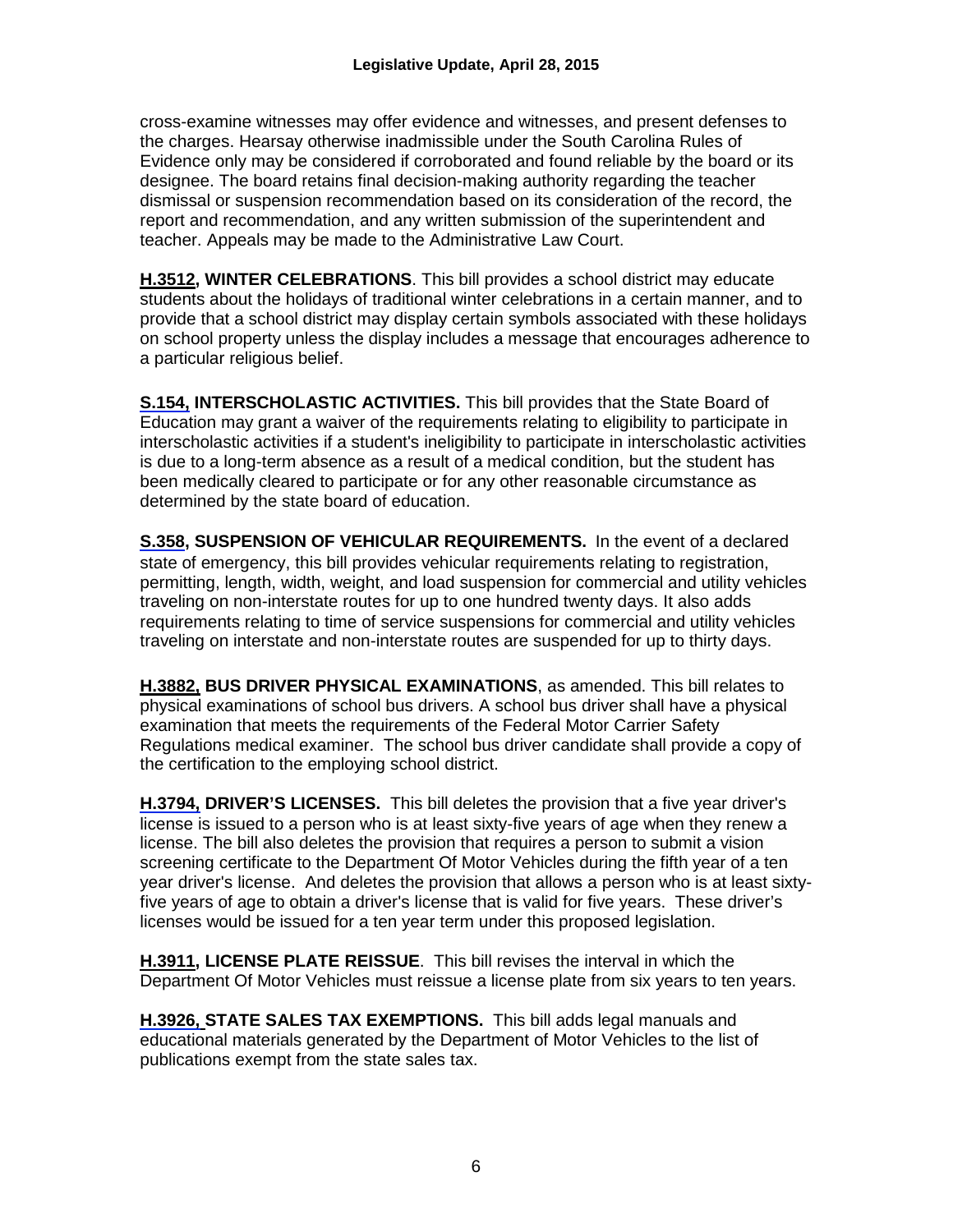**[H.3549](http://www.scstatehouse.gov/billsearch.php?billnumbers=3549&session=121&summary=B) DELTA WATERFOWL.** This bill provides that the Department of Motor Vehicles may issue "Delta Waterfowl" special license plates.

## **JUDICIARY**

The Judiciary Committee met April 21, 2015 and passed out fourteen bills.

**H.3084**, **ABSENTEE BALLOTS**, as amended, deals with the oath of the absentee ballot applicant. This bill eliminates the requirement that the absentee ballot applicant's oath be witnessed and adds a section to the bill allowing the counting of absentee ballots to begin the day before the election. Results of the tabulation must not be publicly reported until after the polls are closed the following day.

**H.3154,** the "**SOUTH CAROLINA UNIFORM MILITARY AND OVERSEAS ACT**", as amended, provides registration and absentee voting alternatives for certain military and overseas voters. The bill provides that in registering to vote, an overseas voter who is eligible to vote in this state must be assigned to the voting precinct of the address of the last place of residence of the voter in this state. A voter who is registered to vote in this state may apply for a military-overseas ballot using either the regular absentee ballot application or the federal postcard application or the electronic equivalent. There are provisions for a voter who is not registered to vote in this state. In order to be valid, a military-overseas ballot must be received by the appropriate local election official no later than the close of the polls. The Executive Director is responsible for implementing an electronic free access system by which a voter may know that their application and overseas ballot has been received and accepted. The bill also provides for election notice to covered voters.

**H.3997**, **BODY CAMERAS**, as amended. This bill would require the Law Enforcement Training Council to develop a pilot program for three cooperating counties and six municipalities regarding body cameras. The Council would determine which counties and municipalities, of varying populations, would participate. The Council is to consider which officers wear body cameras, the maintenance, storage and retention of data, and privacy issues related to body cameras when creating the pilot program criteria. In six months, the Council makes recommendations to the General Assembly.

**H.3682, PATENTS.** This bill provides that in connection with a United States patent, it is a violation of this act to send or cause any person to send any written or electronic communication that states the recipient is infringing a patent and bears liability or owes compensation under certain conditions (false threats or statements). The act provides that it is not a violation for any person who owns or has the right to license or enforce a patent to advise others of the ownership, to communicate that a patent is available for license or sale, to notify another of an infringement, or to seek compensation for an infringement, as long as it is not in bad faith. Exceptions are made for those using the patent in connection with substantial research, any institution of higher education, any technology transfer organization of an institution of higher education.

**S.11, MEETING AGENDAS**, as amended. The House converted the Senate bill to that of a previous House bill on the agenda issue as it passed the House in February. The amendment would require an agenda prior to a meeting and any amendment to the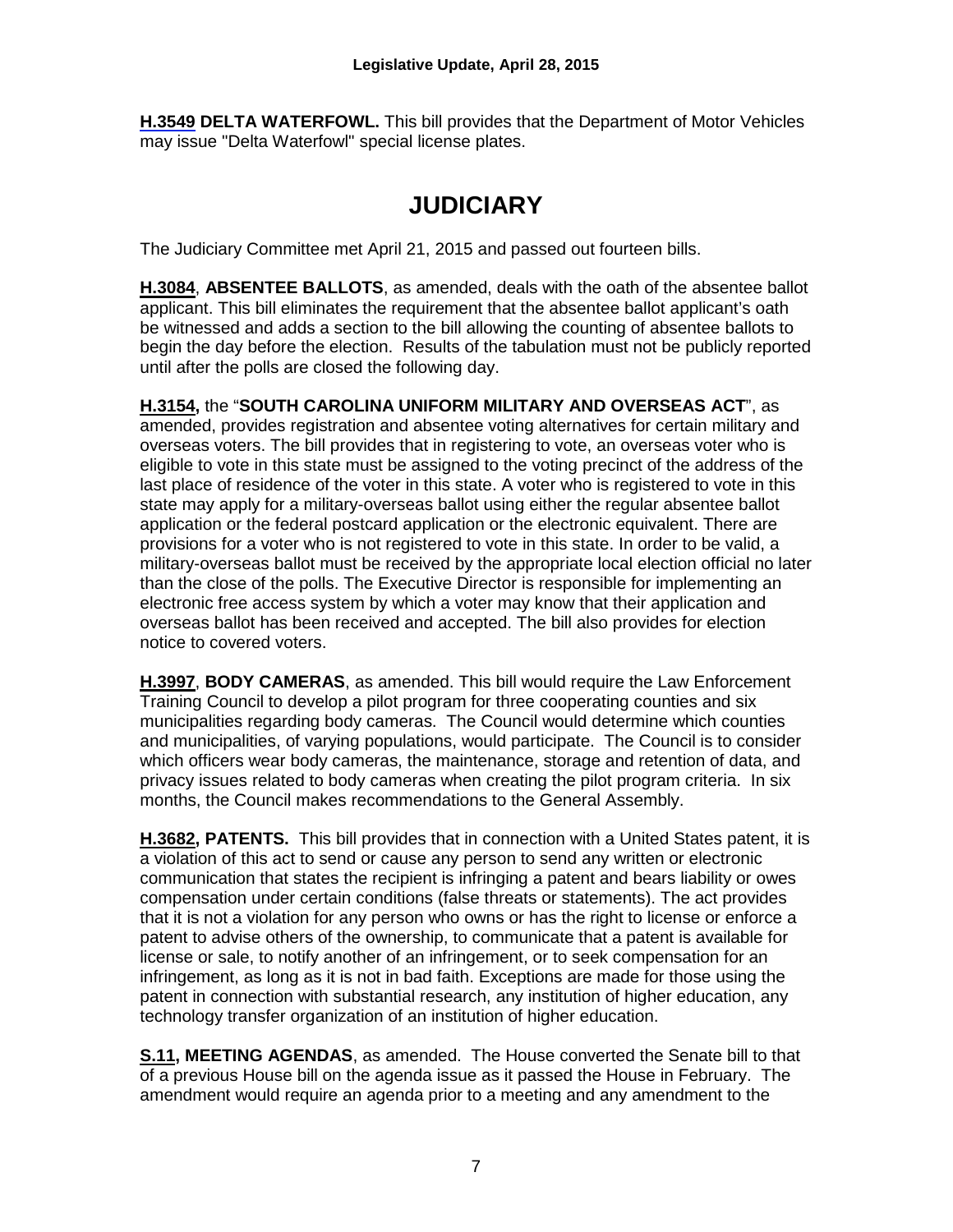agenda be posted 24 hours prior to the meeting (with notice). The amendment allows items to be added to the agenda only with a two-thirds vote of the body and a finding of an emergency.

**H.3784, MASTERS IN EQUITY RETIREMENT**. This bill would add Masters in Equity to the Retirement System for Judges and Solicitors of the State of South Carolina.

**H.3083, OVERDOSE PREVENTION ACT,** as amended. This bill creates the South Carolina Overdose Prevention Act. The Overdose Prevention Act allows healthcare professionals to administer an opioid antidote to individuals who may be at risk of an opioid overdose without being subjected to civil or criminal liability. The bill allows a healthcare professional or pharmacist acting in good faith to prescribe or dispense an opioid antidote without civil or criminal liability and allows a patient to administer an opioid antidote if the patient has received overdose information and believes in good faith that the patient is experiencing an overdose without civil or criminal liability. The amendment clarifies the role of the doctors and pharmacists. The doctor, physician assistant, or advanced practice registered nurse together referred to as "prescriber" may prescribe the antidote to someone at risk of overdose or to a caregiver. The prescriber must inform the person of how to recognize an overdose and steps to take. This instruction must be documented. If the prescriber follows the statute and acts in good faith and with reasonable care for a prescriber, then the prescriber is shielded from civil liability and criminal or professional disciplinary consequences. Pharmacists are also shielded from the same types of liability if they act in good faith and with reasonable care for a pharmacist when dispensing the antidote. A caregiver is shielded from civil and criminal liability if the person acts in good faith.

**H.3979, JUDICIAL MERIT SELECTION PROCESS**, as amended. This bill would amend the judicial merit selection process as the Judicial Merit Selection Commission would determine if candidates were qualified for judicial office based on constitutional requirements and fitness for office. This bill would remove the three candidate cap as all qualified candidates would be voted on by the General Assembly.

**H.4012, TRANSFER ASSETS.** The bill would clarify that the statute requiring a referendum vote to transfer assets does not include a lease or management agreement by the hospital public service district.

**H.3766, UNIFORM INTERSTATE FAMILY SUPPORT ACT**, as amended. This bill amends the Uniform Interstate Family Support Act. The bill's changes to the law were adopted by the National Conference of Commissioners for Uniform State Laws in 2008. This bill includes changes addressing international recovery of child support and other family maintenance and determination of parentage.

**H.3799, CWP RECIPROCITY**. This bill would provide automatic reciprocity for holders of North Carolina or Georgia CWPs.

**H.3156, UNIFORM DEPLOYED PARENTS CUSTODY AND VISITATION ACT**. This bill enacts the "Uniform Deployed Parents Custody and Visitation Act" in order to address the issues of custodial responsibility when a parent in the uniformed service is being deployed. The bill provides that a court must have jurisdiction pursuant to the Uniform Child Custody Jurisdiction and Enforcement Act to issue an order under this article. The bill provides that a deploying parent shall notify the other parent of a pending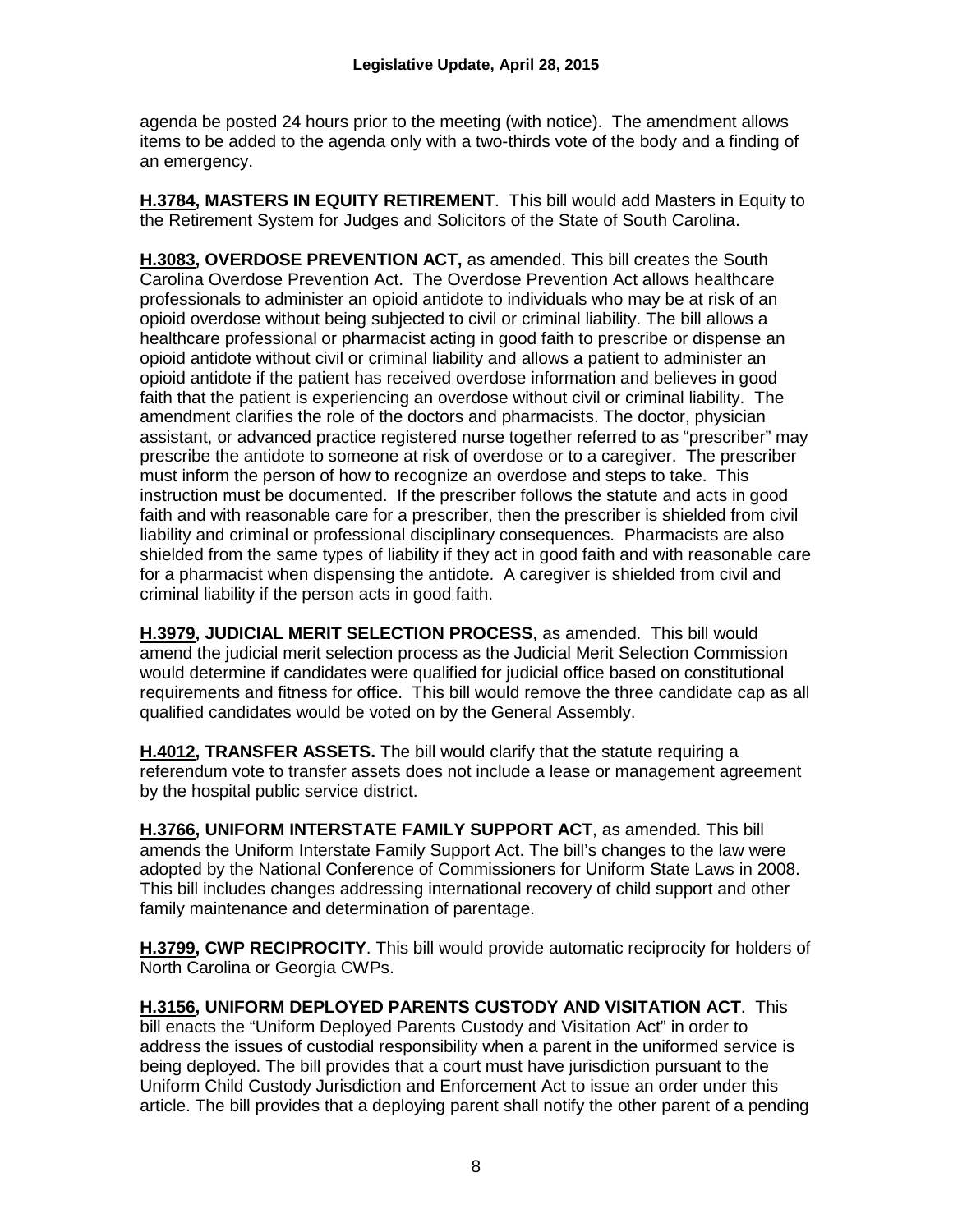deployment within certain times after receiving notice of deployment unless reasonably prevented from doing so by the circumstances of service. After receiving notice of deployment, each parent shall, as soon as reasonably possible, provide the other parent with a plan for fulfilling that parent's share of custodial responsibility during deployment. If an existing court order prohibits disclosure of the contact information of the other parent, the notifications may be made only to the issuing court. The bill further provides that the custodial responsibilities of a deploying parent may be assigned for the duration of the deployment by a temporary agreement entered into by the parents or with the deploying parent's consent. The bill also states that after a deploying parent receives notice of deployment and during the deployment, the court may issue a temporary order granting custodial responsibilities. If a motion to grant custodial responsibility is filed before a deploying parent deploys, the court shall conduct an expedited hearing. The bill also provides how to terminate a temporary agreement or court order following the return from deployment.

**H.3548, DSS AND CHILDREN OF ACTIVE MILITARY.** This bill requires DSS to inform designated military authorities if a child of an active military family was abused or neglected

**H.3215, ALIMONY REFORM STUDY COMMITTEE.** This bill creates the Alimony Reform Study Committee, whose purpose is to study the current alimony laws of this state. This bill also provides for the committee's composition and requires the committee to prepare a report for the General Assembly.

## **LABOR, COMMERCE AND INDUSTRY**

The Labor, Commerce and Industry Committee met on April 23 and reported out several bills.

The committee gave a report of favorable with amendments on **H.3710**, a bill providing for a **MULTIPLE LOT REAL PROPERTY TAX DISCOUNT EXTENSION**. The legislation extends the multiple lot real property tax discount that has been provided to property developers to allow for additional years of eligibility in certain circumstances so that it would apply for property tax years beginning after 2011 and before 2019.

The committee gave a favorable report on **H.3891**, a bill revising **MOTOR VEHICLE RENTAL COMPANY FEES**. The legislation replaces current provisions for motor vehicle rental company surcharges with new provisions that authorize a company renting motor vehicles to consumers under rental agreements for periods of ninety days or less to charge a vehicle license fee that is separately stated on rental contract to recover the costs that the motor vehicle rental company incurs for licensing, titling, registering, plating, and inspecting of its rental vehicles as well as taxes paid in connection with registering its rental vehicles. The legislation includes authority for rental companies to charge other separately stated fees such as airport access fees, airport concession fees, and all applicable taxes. The vehicle license fee authorized by this legislation is subject to state and local sales and use tax in the manner and to the same extent as the fee charged for the lease or rental of the rental vehicle.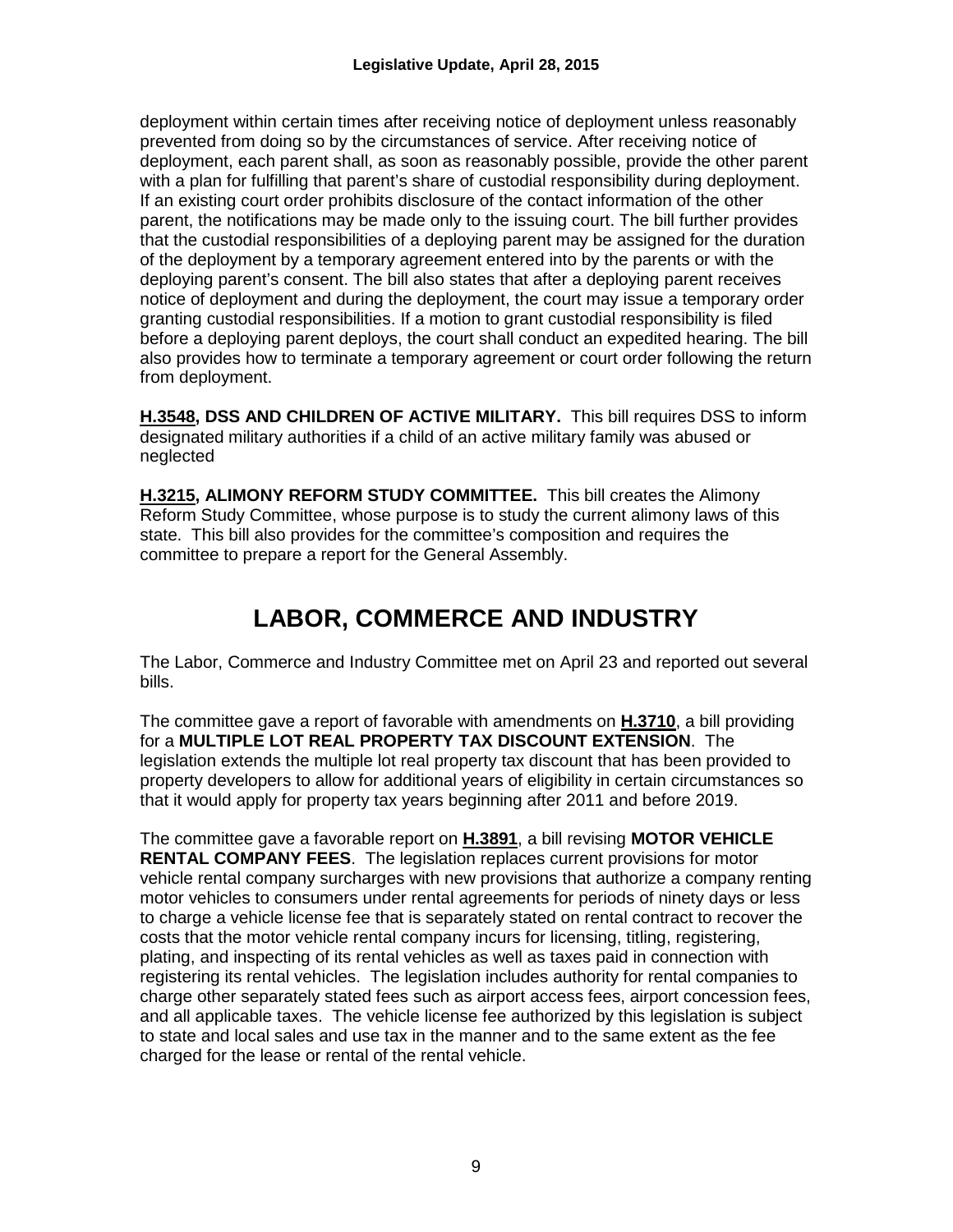The committee gave a favorable report on **H.3788**, a bill to provide for the **INCLUSION OF MOTORCYCLES WITHIN MOTOR VEHICLE EXPRESS WARRANTY PROVISIONS**. The legislation revises the definitions of the terms "motor vehicle" and a "new motor vehicle" in provisions governing the enforcement of motor vehicle express warranties to include motorcycles and certain other motorcycle three-wheel vehicles.

The committee gave a favorable report on **H.3431**, a bill **PROHIBITING LOCAL GOVERNMENTS FROM REQUIRING EMPLOYEE BENEFITS**. The legislation revises provisions relating to the scope of authority of a political subdivision to set minimum wage rates, so as to provide that a political subdivision of this state may not establish, mandate or otherwise require employee benefits, such as health benefits, disability benefits, death benefits, group accidental death and dismemberment benefits, paid days off for holidays, paid sick leave, paid vacation leave, paid personal necessity leave, retirement benefits, and profit-sharing benefits.

## **MEDICAL, MILITARY, PUBLIC AND MUNICIPAL AFFAIRS**

The Medical, Military, Public and Municipal Affairs Committee met on Tuesday, April 21, 2015, and reported out one bill.

**H.3851**, legislation amending DHEC's licensure requirements for **SOUTH CAROLINA BIRTHING CENTERS**, was given a favorable with amendment recommendation by the committee. The bill requires planned births to be evaluated for risk status by a member of the birth center's professional staff, i.e., a certified nurse midwife, licensed midwife, or physician. A birth center is required to have a consultant on-call physician to be available in person or via video conference. The on-call physician is to provide consultation about medial management and/or to accept transfers of mothers and babies who require care outside of the scope of the birth center.

The legislation further requires a birth center to develop a transfer policy, outlining the transfers of patients to an acute care hospital with obstetrical and newborn services. The acute care hospital must be within 45 miles of birth center. The transfer policy must include detailed plans for communication of medical history, medical providers, mode of transport, and plans for postpartum care. The bill also requires a birth center to establish an advisory committee comprised of the clinical staff and consultant on-call physicians to review transfers, practice guidelines, and policy and procedures.

There are four birth centers in South Carolina; located in Charleston, Greenville, Simpsonville, and Spartanburg. Currently, birth centers in Charleston and Spartanburg are nationally accredited. The legislation requires all birth centers in SC are to become accredited by a DHEC-approved national accrediting body.

The legislation requires birth centers to participate in data collection with a qualified national register.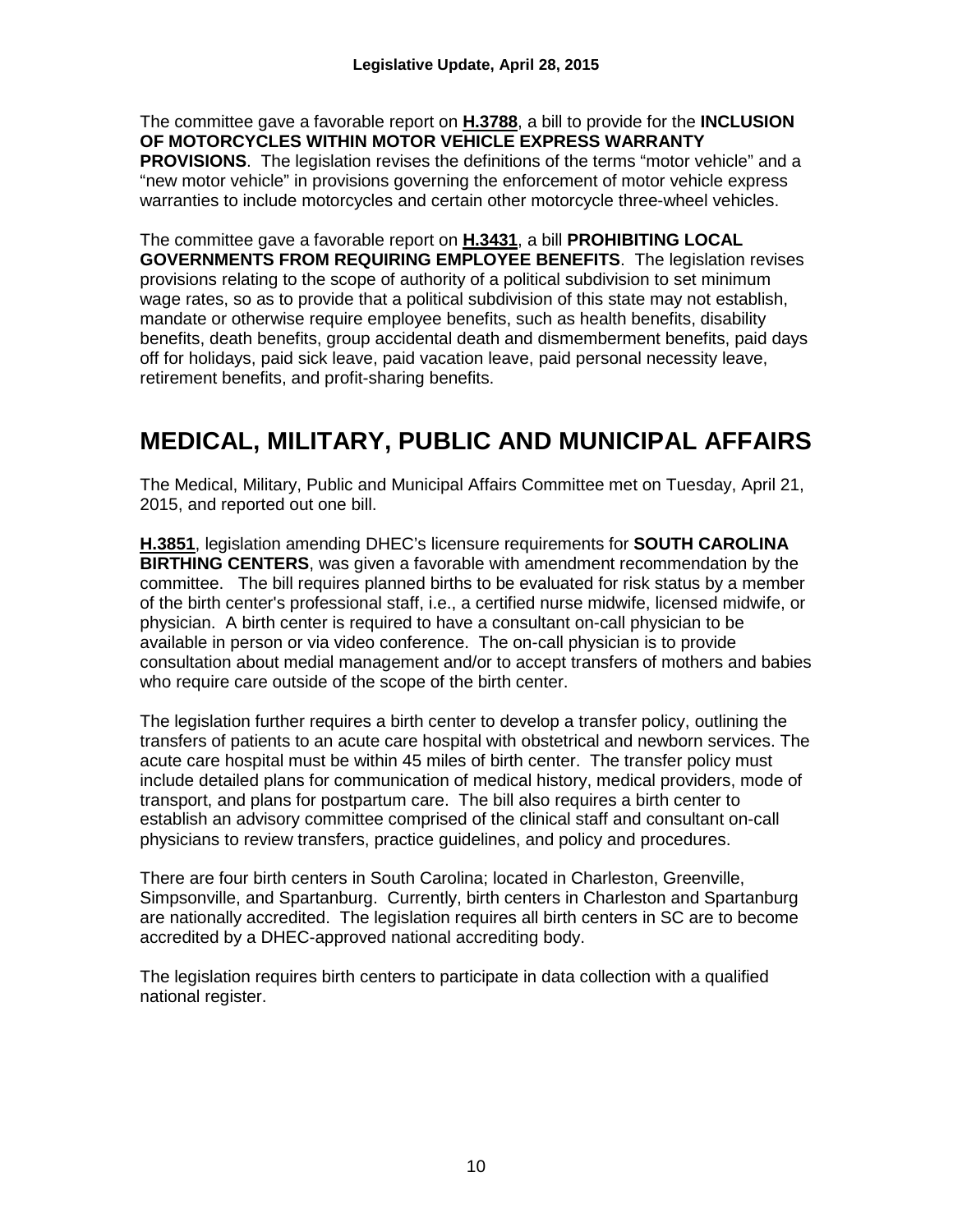## **WAYS AND MEANS**

The Ways and Means Committee met on April 22 and reported out several bills.

The committee gave a report of favorable with amendments on **H.3250**, a bill **REVISING THE CERTIFICATE OF NEED PROGRAM** at the Department of Health and Environmental Control which requires providers of health care services, such as hospitals and nursing homes, to obtain approval for additions to, or significant expansions of, their facilities and services. The legislation includes sunset provisions that eliminate the CON Program on January 1, 2020.

The committee gave a favorable report on **H.3062**, a bill establishing a **SALES TAX EXEMPTION FOR CLOTHING DONATED TO NEEDY CHILDREN**. The legislation establishes a sales tax exemption for children's clothing sold to a private charitable organization for the sole purpose of distribution, at no cost, to needy children who are eligible for free meals under the National School Lunch Program of the United States Department of Agriculture.

The committee gave a favorable report on **H.3568**, a bill establishing a **SALES TAX EXEMPTION FOR CONSTRUCTION MATERIALS USED IN HOMES FOR THE NEEDY BY NONPROFIT ORGANIZATIONS**. This bill provides a state sales tax exemption for construction materials used by a nonprofit organization to build, rehabilitate, or repair a home for the benefit of an individual or family in need.

The committee gave a favorable report on **H.3147**, the **"SOUTH CAROLINA GIVING BACK TO OUR VETERANS ACT"** legislation that provides a South Carolina income tax deduction for all military retirement benefits attributable to active duty service in the United States Armed Forces. The deduction is gradually phased in under a three-year schedule so that a full deduction for military retirement benefits is provided for taxable years beginning after 2016.

The committee gave a favorable report on **H.3149**, a bill to provide for a ninety-day **PROPERTY TAX GRACE PERIOD FOR DEPLOYED MILITARY SERVICE MEMBERS**. The legislation requires counties, upon application of the taxpayer, to extend the date for filing returns and the payment of property taxes for persons serving with the United States Armed Forces or National Guard in or near a hazard duty zone. The deferment begins on the tax due date and ends ninety days after the last date of deployment. No interest may be charged during the deployment unless the tax is not paid within the ninety-day grace period.

The committee gave a favorable report on **H.3002**, a bill establishing the **CAPITOL POLICE FORCE**. The legislation provides for multiple authorities currently responsible for security in various jurisdictions in and around the Capitol Complex to be consolidated within a single Capitol Police Force to provide a clear chain of command in providing police protection for the State House, the capitol grounds and nearby areas, the legislative and other government buildings at the capitol, and the South Carolina Supreme Court Building, as well as for employees and visitors on the premises. The legislation creates the Capitol Police Force Committee, consisting of the Sergeant at Arms of the Senate, the Sergeant at Arms of the House of Representatives, the Marshal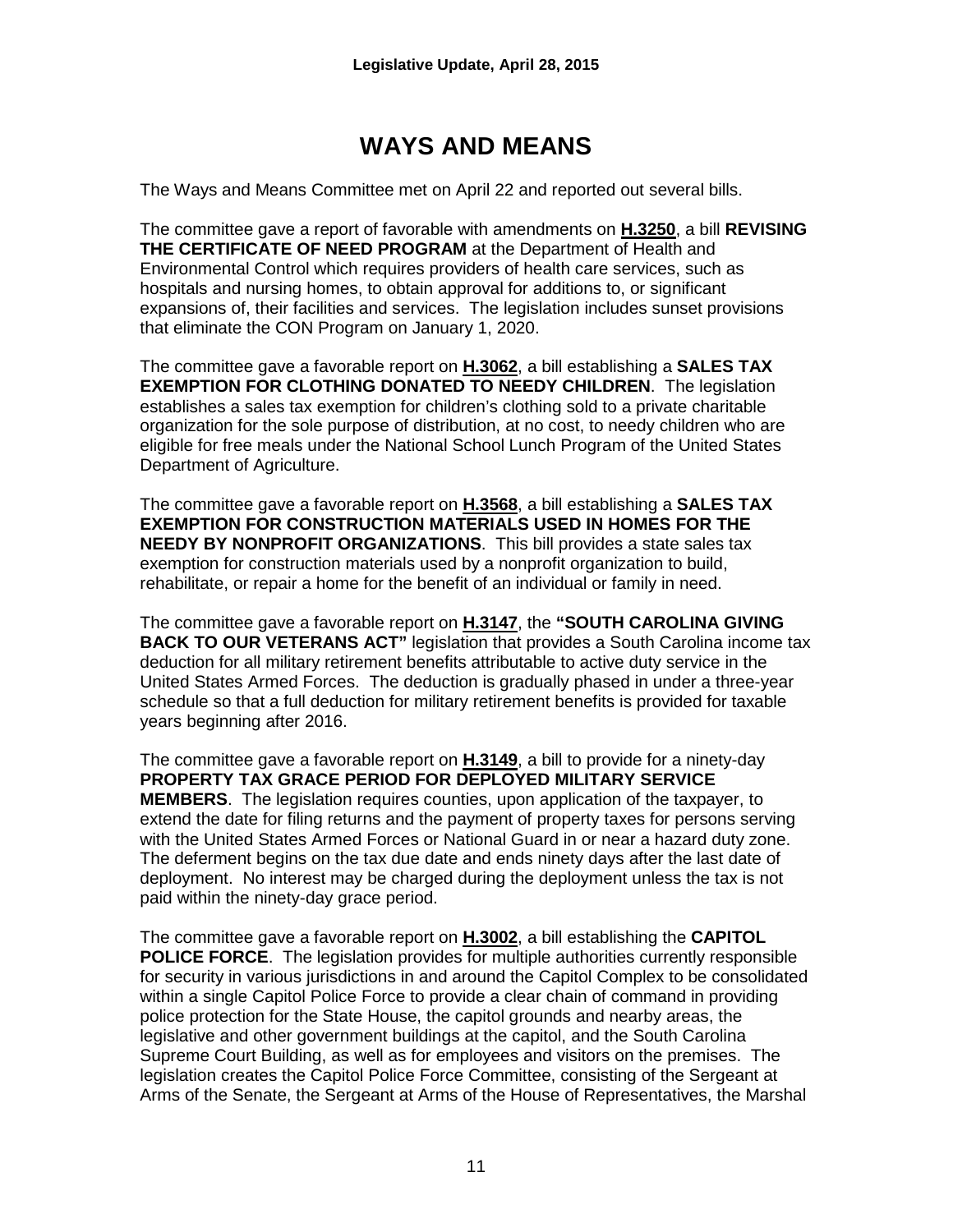of the Supreme Court, and the Director of General Services as a nonvoting member, and establishes the committee's duties, including the appointment of the newly-created position of Chief of the Capitol Police Force who serves at the pleasure of the committee. The Sergeants at Arms and Marshal retain responsibilities regarding their respective legislative and judicial chambers, offices, and meetings. Portions of the Department of Public Safety and the Bureau of Protective Services that provide security at the Capitol Complex are transferred to the new Capitol Police Force, but the consolidation excludes those responsible for protecting the Governor and gubernatorial offices and staff. The legislation establishes the authority for officers to make arrests and perform other law enforcement duties. The legislation authorizes the acceptance of grants and other revenue for funding security at the capitol, requires annual training provided by the State Law Enforcement Division, and provides for coordination with other jurisdictions in criminal investigations and other security matters.

The committee gave a report of favorable with amendments on **H.3868**, the **"WETLANDS CONSERVATION ACT"** which includes recommendations of the Isolated Wetlands and Carolina Bays Task Force. The legislation revises the conservation criteria that the South Carolina Conservation Bank uses for awarding grants and loans from its trust fund so as to add isolated wetlands and Carolina Bays as well as the acquisition, reclamation, or improvement of wetlands and their associated dikes, canals, water control structures, and water control devices on Wildlife Management Areas owned and managed by the Department of Natural Resources. The legislation discontinues the use of Conservation Bank funds for the exclusive conservation of sites of unique historical or archaeological significance and provides that up to eight and thirty-three one hundredths percent of the monies credited to the trust fund after June 30, 2015, may be devoted to the new wetlands criteria relating to DNR Wildlife Management Areas. The legislation provides that any funds collected by the South Carolina Conservation Bank in excess of the amount authorized in the annual appropriations bill must be transferred to the Department of Natural Resources for operation and management of Wildlife Management Areas. The reconfiguration of funding is offered as a means of allowing DNR to better facilitate public access to lands conserved for public use.

The committee gave a report of favorable with amendments on **H.3874**, a bill establishing provisions for a **RENEWABLE ENERGY INCOME TAX CREDIT** for a taxpayer that constructs, purchases, or leases renewable energy property located on the Environmental Protection Agency's National Priority List, National Priority List Equivalent Sites, and related removal actions, located in the state of South Carolina. The legislation provides for an income tax credit equal to thirty-five percent of the cost, including the cost of installation, of putting into service certain solar, geothermal, biomass, wind energy, hydroelectric, and other renewable energy facilities subject to certain caps and stipulations based upon the type of facility. A sunset provision is included so that the credits will only be available through 2016.

The committee gave a favorable report on **H.3113**, a bill providing for the **INCLUSION OF ENVIRONMENTAL REMEDIATION UNDER COUNTY TAX INCREMENT FINANCING REDEVELOPMENT PROJECT COSTS**. The legislation revises redevelopment project cost provisions of the Tax Increment Financing Act for Counties so as to provide that property assembly costs also include the cost of environmental remediation.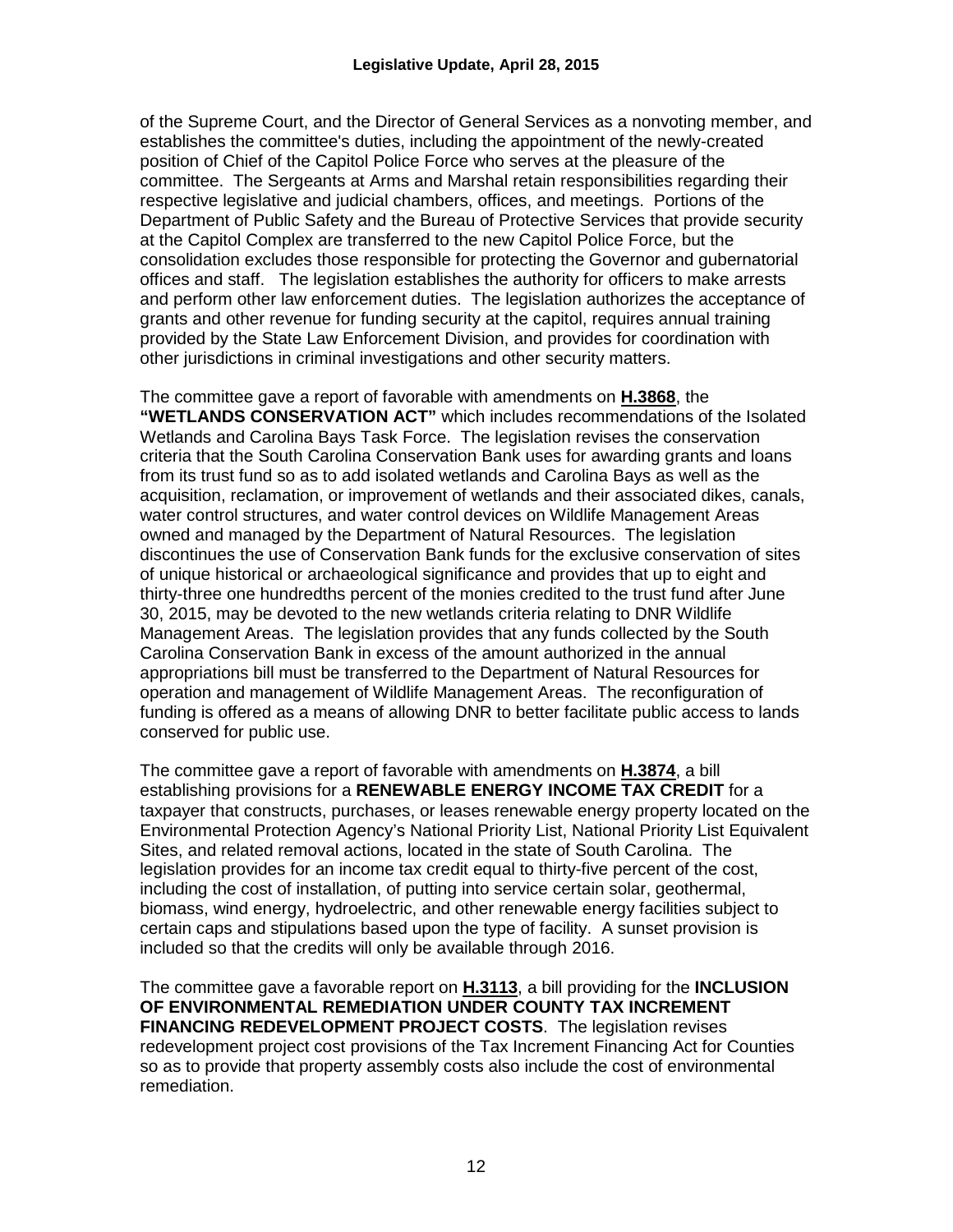The committee gave a report of favorable with amendments on **H.3725**, a bill **REVISING TAX CREDITS FOR THE REHABILITATION OF ABANDONED BUILDINGS AND HISTORIC STRUCTURES**. The legislation includes criteria for a state-owned abandoned building that affords tax credit eligibility for rehabilitating a building of a certain size abandoned for more than five years that was most recently owned by the State, or an agency, instrumentality, or political subdivision of the State. The legislation revises tax credit provisions for rehabilitating certified historic structures to provide that a taxpayer may elect a twenty-five percent tax credit in lieu of the current ten percent tax credit, not to exceed one million dollars for each certified historic structure. A three-year, rather than a five-year, write-off period is established for the tax credits for rehabilitation expenses of abandoned buildings and historic structures.

The committee gave a favorable report on **H.3259**, a bill providing for an **EXPANSION OF SOUTH CAROLINA RETAIL FACILITIES REVITALIZATION ACT ELIGIBILITY**. The legislation revises the South Carolina Retail Facilities Revitalization Act, so as to reduce the minimum square footage requirement for an eligible site from forty thousand square feet to twenty-five thousand square feet.

The committee gave a favorable report on **H.3152**. The legislation establishes a limit on general fund appropriations for a fiscal year set at the total amount of the general fund revenue estimate as of February 15, 2015, for fiscal year 2015-2016, increased annually and cumulatively by a percentage determined by population increases and increases in inflation as expressed by the consumer price index. A **SPENDING LIMIT RESERVE FUND** is established to receive all surplus general fund revenues in excess of the spending limit. The Spending Limit Reserve Fund must first be used to address any revenue shortfalls and then any remaining balance may be appropriated for, or used to offset revenue reductions for, the following list of priorities: temporary tax reductions; infrastructure improvements ranging from highway, rail, water, air, and other transportation facilities to basic government facilities, services, and installations such as water, sewer, and public sector communications; school buildings; school buses; and expenses incurred by the state as a result of natural or other disasters declared by the President of the United States. The legislation provides for the appropriation of fund revenues after these priorities are met and requires that appropriation of Spending Limit Reserve Fund revenues must be made by a joint resolution originating in the House of Representatives. The legislation excludes constitutional and statutory requirements from the new spending limit and provides for the limitation to be suspended for a fiscal year for a specific amount upon a special vote of the General Assembly. The legislation provides that this limit first applies for Fiscal Year 2016-2017.

The committee gave a report of favorable with amendments on **H.3027**, a bill establishing requirements for **ANNUAL STATE AGENCY REPORTS ON FEDERAL FINANCIAL ASSISTANCE**. This legislation requires that, by October thirty-first of each year, each state agency shall submit a report detailing its federal receipts and developing a plan should its federal funding be reduced. These reports must be relayed to the Governor and legislative budget-writing committees by November thirtieth. By February fifteenth of each year, the Chairman of the Senate Finance Committee and the Chairman of the House Ways and Means Committee must place the most recently received reports on the agenda for review and consideration.

The committee gave a report of favorable with amendments on **H.3768**, a bill providing for the **"SOUTH CAROLINA ABLE SAVINGS PROGRAM"** to establish savings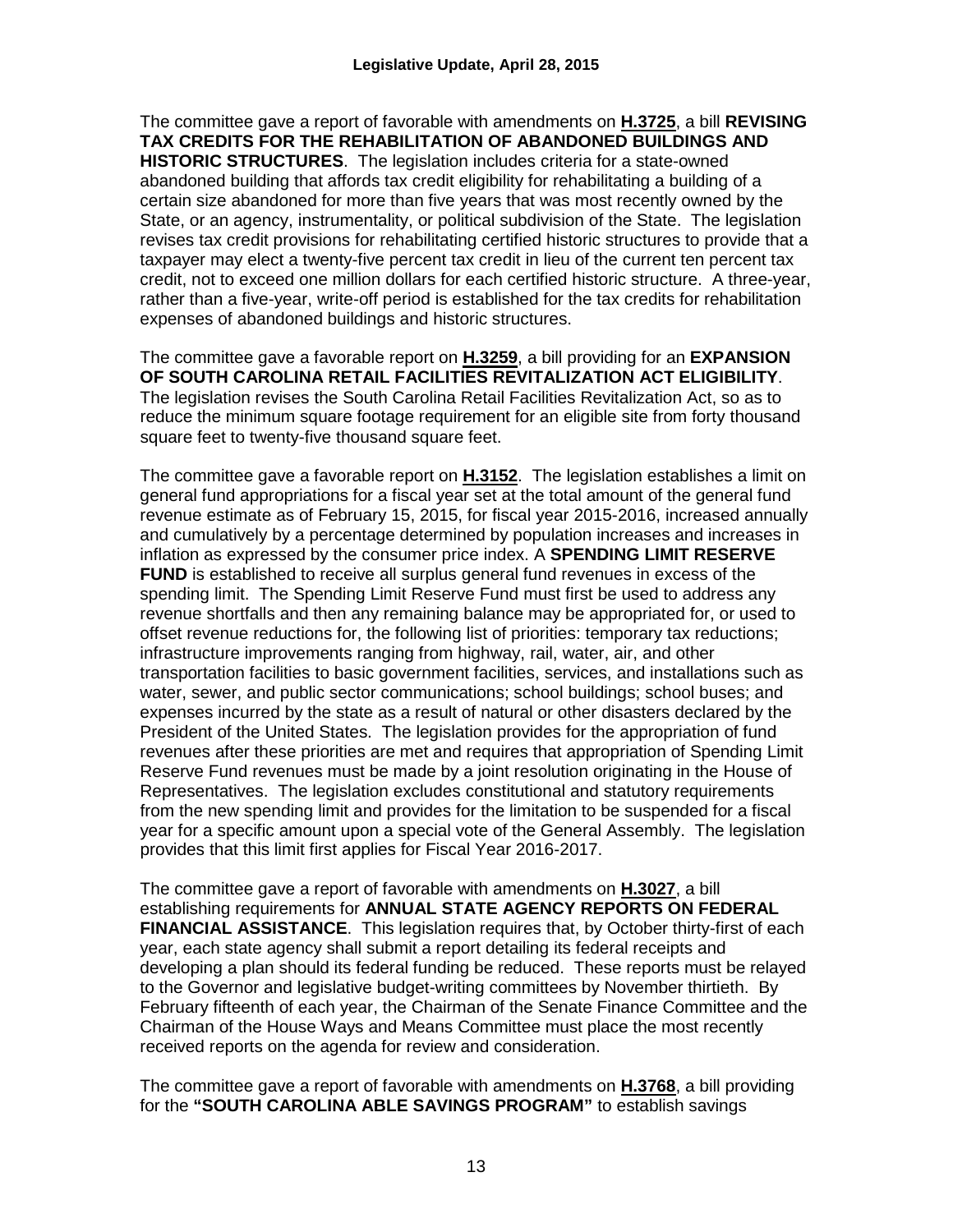accounts as a means of empowering individuals with a disability and their families to save private funds to support the individual with a disability. The legislation establishes the Savings Program Trust Fund and Savings Expense Trust Fund and provides guidelines to the State Treasurer for the maintenance of these accounts. The legislation allows for state implementation that coordinates with the federal Achieving Better Life Experience (ABLE) Act of 2014.

The committee gave a report of favorable with amendments on **H.3313**, a bill relating to the **RECLASSIFICATION OF REAL PROPERTY FOR TAX PURPOSES**. The legislation provides that, when calculating roll-back tax due on a parcel of real property changed from agricultural to commercial or residential use, the value used for platted green space or open space use of the parcel, if such use is ten percent or more of the parcel, must be valued based on the green space or open space use. The legislation provides that, after a parcel of real property has undergone an assessable transfer of interest, delinquent property tax and penalties assessed because the property was improperly classified as owner-occupied residential property while owned by the transferor are solely a personal liability of the transferor and do not constitute a lien on the property and are not enforceable against the property after the assessable transfer of interest if the transferee is a bona fide purchaser for value without notice. Under the legislation, these provisions that taxes and penalties assessed because of misclassification of real property remain the obligation of the property owner at the time of the misclassification rather than the responsibility of the buyer of the property would apply not only to property sales but also to trust distributions and property settlements in divorces.

The committee gave a favorable report on **H.3562**, a bill enacting the **"LOCAL OPTION SCHOOL OPERATING MILLAGE PROPERTY TAX CREDIT ACT"** to provide authority for a county governing body, with referendum approval, to impose a one percent sales tax the revenue of which is used to provide a credit against property tax levied in the county for school operations. The legislation provides that the tax may be rescinded by referendum initiated by a petition of fifteen percent of the qualified electors of the county or by ordinance if the governing body of the county determines that changes in state law providing for the financing of school operations make the original purpose of the tax impossible to accomplish under the existing law.

## **BILLS INTRODUCED IN THE HOUSE THIS WEEK**

### **EDUCATION AND PUBLIC WORKS**

#### **H.4042** *VIRTUAL LEARNING CREDIT* **Rep. [Atwater](http://www.scstatehouse.gov/member.php?code=67045447&chamber=H)**

This bill provides that beginning with the 2017-2018 school year, successful completion of three high school-level virtual learning credit units during high school is required to graduate from an accredited high school in this state, subject to the availability of coursework providing these virtual learning credit units from implementation of the South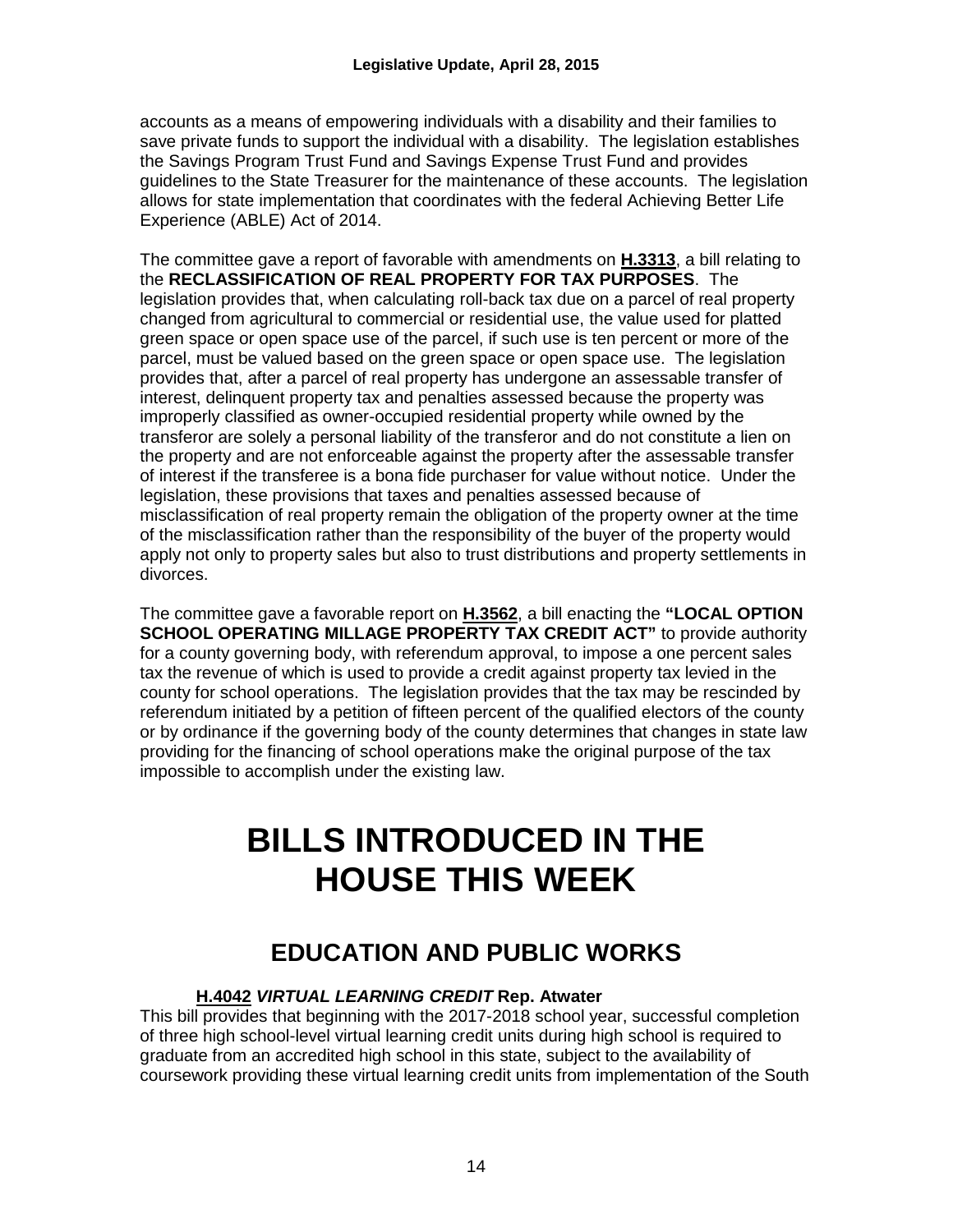Carolina virtual school program upon the appropriation of funds by the General Assembly.

#### **H.4057** *SPECIAL LICENSE PLATES* **Rep. G. M. Smith**

This bill relates to the issuance of "Distinguished Service Cross" special license plates, so as to provide that there is no fee for this special license plate.

## **JUDICIARY**

#### **H.4028** *SEX OFFENDER REGISTRATION* **Rep. Corley**

This bill requires sex offenders, child kidnappers, and traffickers of minors to register once a month with their county sheriff in the county where they live, own real estate, work, or attend any school. They also must verify their registration and be photographed every thirty days under certain circumstances and promptly file any change of address. It expands the locations this law covers and removes certain restrictions on local governments regarding penalties or areas where sex offenders can live.

#### **H.4029** *ALIMONY REFORM* **Rep. Norman**

This bill proposes to create a presumption for the award of a lump-sum or reimbursement alimony payment instead of time payments of alimony or rehabilitative alimony. It also establishes guidelines for awarding, modifying, or terminating alimony eligibility. These guidelines include how to calculate award amounts, treat cohabitation, retirement, disability payments and other issues arising at, or after, the time an alimony award is made.

#### **H.4038** *DEATH BY FIRING SQUAD* **Rep. Putnam**

This bill allows death by firing squad as an alternative to death by lethal injection as an alternative death penalty in certain circumstances.

#### **H.4049** *SCHOOL PRAYER* **Rep. Chumley**

This bill allows public school teachers to express religious viewpoints, conduct or participate in student-led prayers, student-organized prayer groups, religious clubs, and other similar activities.

#### **H.4050** *SCHOOL PRAYER* **Rep. Chumley**

This bill would allow public school teachers to express religious viewpoints and participate in student-led prayers, student-organized prayer groups, religious clubs, and other similar activities.

#### **H.4052** *BOARD OF TRUSTEES QUALIFICATIONS* **Rep. Alexander**

This joint Resolution removes the requirement that people appointed or elected to serve on public college or public university governing bodies would first have to be qualified voters.

#### **H.4053** *ALCOHOL OVERDOSE BY A MINOR* **Rep. Smith**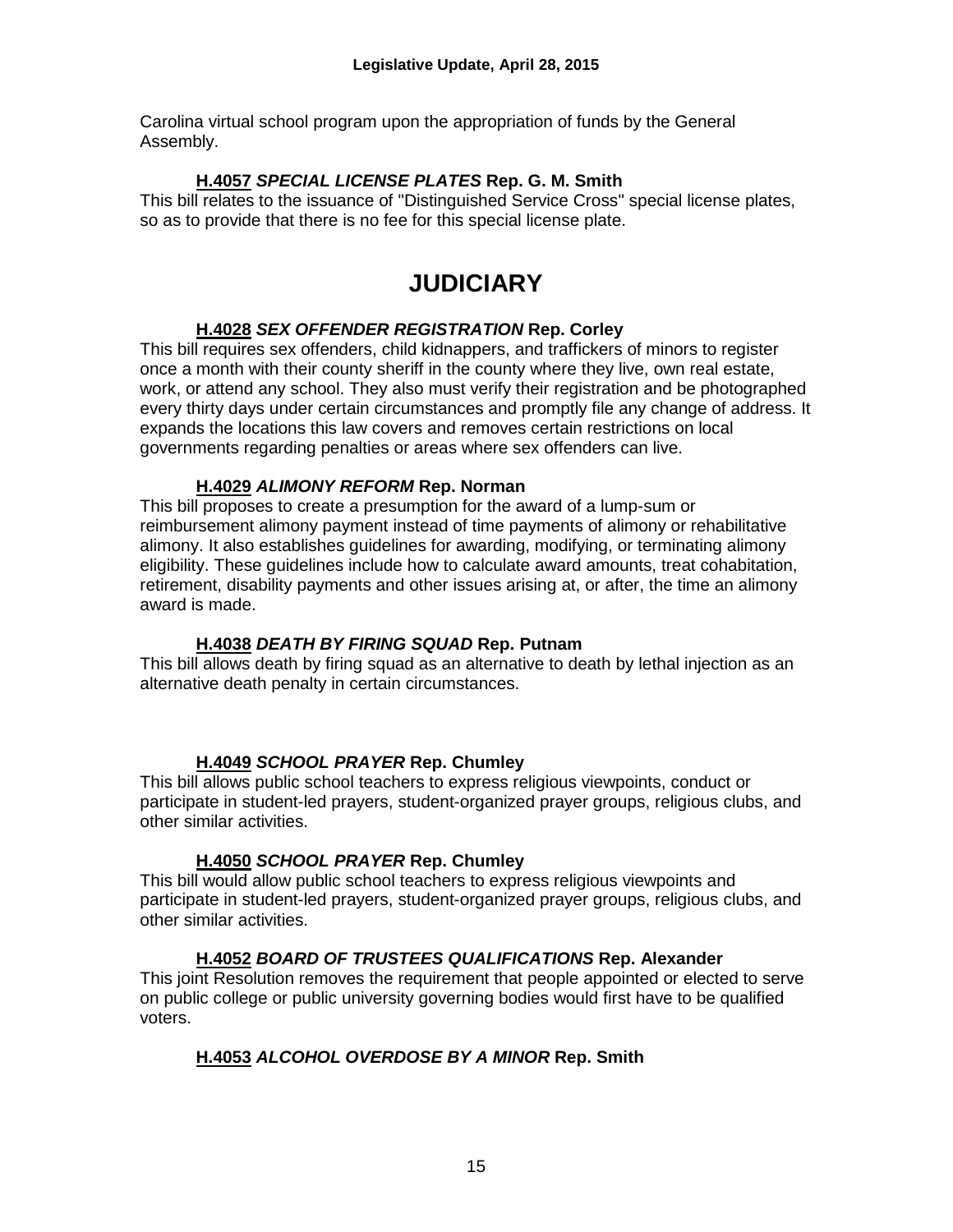This bill grants immunity from prosecution for the unlawful purchase, consumption, or possession of alcohol when a person under age twenty-one, in good faith, seeks medical assistance for an alcohol-related overdose.

#### **H.4054** *PROFESSIONAL LICENSE REVOCATION FOR NONPAYMENT OF CHILD OR SPOUSAL SUPPORT* **Rep. Clyburn**

This bill allows professional discipline, up to and including revocation of certain business, occupational, or professional licenses or other certifications, for failure to pay child or spousal support absent employment circumstances excusing a person from providing reasonable support. It also sets forth findings that family court judges must make before sending someone to jail for nonpayment of support.

#### **[S.133](http://www.scstatehouse.gov/billsearch.php?billnumbers=133&session=121&summary=B)** *EXPUNGEMENT OF JUVENILE RECORDS* **Sen. Davis**

This bill relates to destruction of juvenile records and provides for the automatic expungement of juvenile records for non-violent crimes that occur before the age of sixteen years old.

#### **[S.255](http://www.scstatehouse.gov/billsearch.php?billnumbers=255&session=121&summary=B)** *ARREST AND BOOKING RECORD DESTRUCTION AFTER NO CONVICTION* **Sen. Thurmond**

This bill provides for the no-cost removal and destruction of arrest and booking records published on websites when the charges published have been discharged or dismissed. It also sets out penalties for website operators who fail to timely remove the arrest and booking records.

#### **S.500** *CHILD SUPPORT RECOVERY* **Sen. Hayes**

This bill includes revisions to state law to match federal requirements regarding uniform family support including international child support enforcement, other family maintenance, and determining paternity of children.

## **LABOR, COMMERCE AND INDUSTRY**

#### **S.276** *CRIMINAL BACKGROUND SCREENING FOR RESIDENTIAL BUILDERS*

#### *AND RESIDENTIAL SPECIALTY CONTRACTORS* **Sen. Alexander**

This bill requires applicants applying to the Department of Labor, Licensing and Regulation for licensure as a residential builder or registration as a residential specialty contractor to disclose and describe any criminal convictions, except for minor traffic violations, on his application. The legislation establishes requirements for applicants for licensure or registration to undergo fingerprint-based statewide criminal background checks. The legislation provides penalties for violations, and establishes an additional penalty for failing to disclose convictions requiring registration as a sex offender.

#### **S.441** *"GUARANTEED ASSET PROTECTION ACT"* **Sen. Hayes**

This bill enacts the "Guaranteed Asset Protection Act" to provide a framework within which guaranteed asset protection waivers are defined and may be offered within this state. The legislation specifies that a "guaranteed asset protection waiver" or "GAP waiver" means a contractual agreement in which a creditor agrees for a separate charge to cancel or waive all or part of amounts due on a borrower's finance agreement in the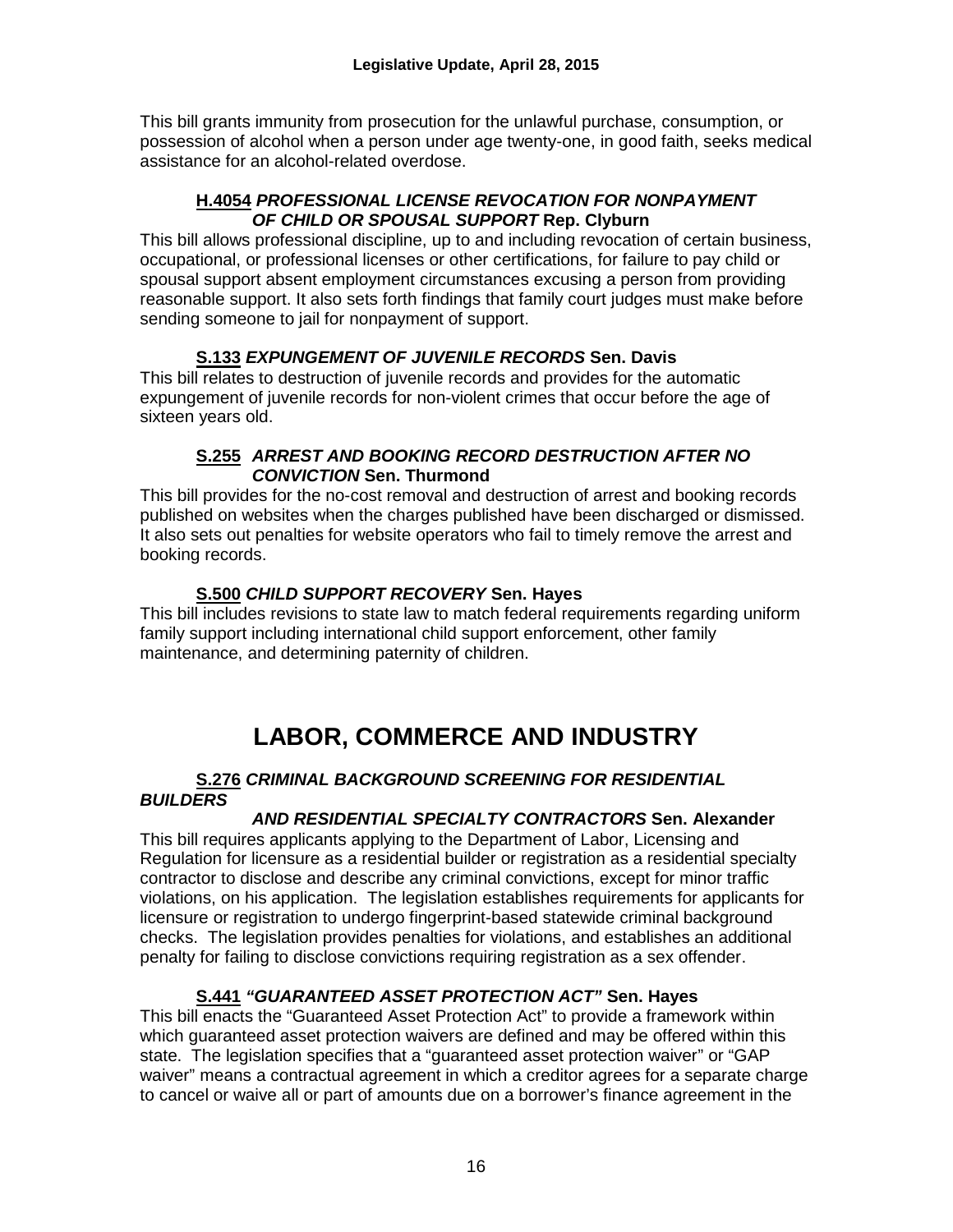event of a total physical damage loss or unrecovered theft of the motor vehicle, which agreement must be part of, or a separate addendum to, the finance agreement.

#### **H.4039** *PROHIBITION ON LOCAL GOVERNMENT FEES FOR RESPONDING TO A MOTOR VEHICLE ACCIDENT* **Rep. Gambrell**

This bill provides that municipalities, counties, units or agencies of a municipality or a county, and special purpose districts may not impose a fee or seek reimbursement of costs or expenses incurred by it for responding to a motor vehicle accident in this state. Exceptions are provided to address emergency medical services, ambulance or airlift services, hazardous materials release mitigation responses, traffic incident management activities, fire suppression activities, or extrication activities. The legislation provides that a unit of government nevertheless may seek to collect from another unit of government the reasonable costs incurred for responding to motor vehicle accidents outside its jurisdiction of authority, and to provide these costs may not be charged directly or indirectly to an insurance company unless expressly covered under the terms of the policy.

#### **H.4056** *DISQUALIFICATIONS FOR PARTICIPATION IN DEPARTMENT OF TRANSPORTATION CONTRACTS AS A PRIME CONTRACTOR OR SUBCONTRACTOR* **Rep. Funderburk**

This bill provides that contractor or contracting firm shall not be qualified to participate in Department of Transportation contracts as a prime contractor or subcontractor, if: (1) the contractor or contracting firm is owned, in whole or in part, by a trust that benefits a person or firm who has been disqualified for bidding on department contracts, or a disqualified person's family; or (2) the disqualified person or firm provides financial support or loans to the contractor or contracting firm.

## **MEDICAL, MILITARY, PUBLIC AND MUNICIPAL AFFAIRS**

#### **H.4017** *VIDEO CAMERAS FOR DAYCARE AND AFTERCARE FACILITIES*   **Rep. Dillard**

This bill requires both publicly operated child daycare centers and aftercare facilities to have active video cameras installed outside their buildings while the children are present.

#### **H.4037 "***MEDICAL MARIJUANA PROGRAM ACT"* **Rep. Horne**

Among other things, this bill defines various terms relating to medical marijuana usage and provides requirements that must be followed, in order to obtain a registry identification card.

### **WAYS AND MEANS**

#### **H.4036** *HYBRID ELECTRIC VEHICLE AND BATTERY ELECTRIC VEHICLE TAX CREDITS* **Rep. Willis**

This bill establishes provisions for a five thousand dollar tax credit for the in-state purchase or lease of a new qualified hybrid electric vehicle or new qualified battery electric vehicle.

#### **H.4043** *"SOUTH CAROLINA COMMERCIAL-PROPERTY ASSESSED CLEAN*